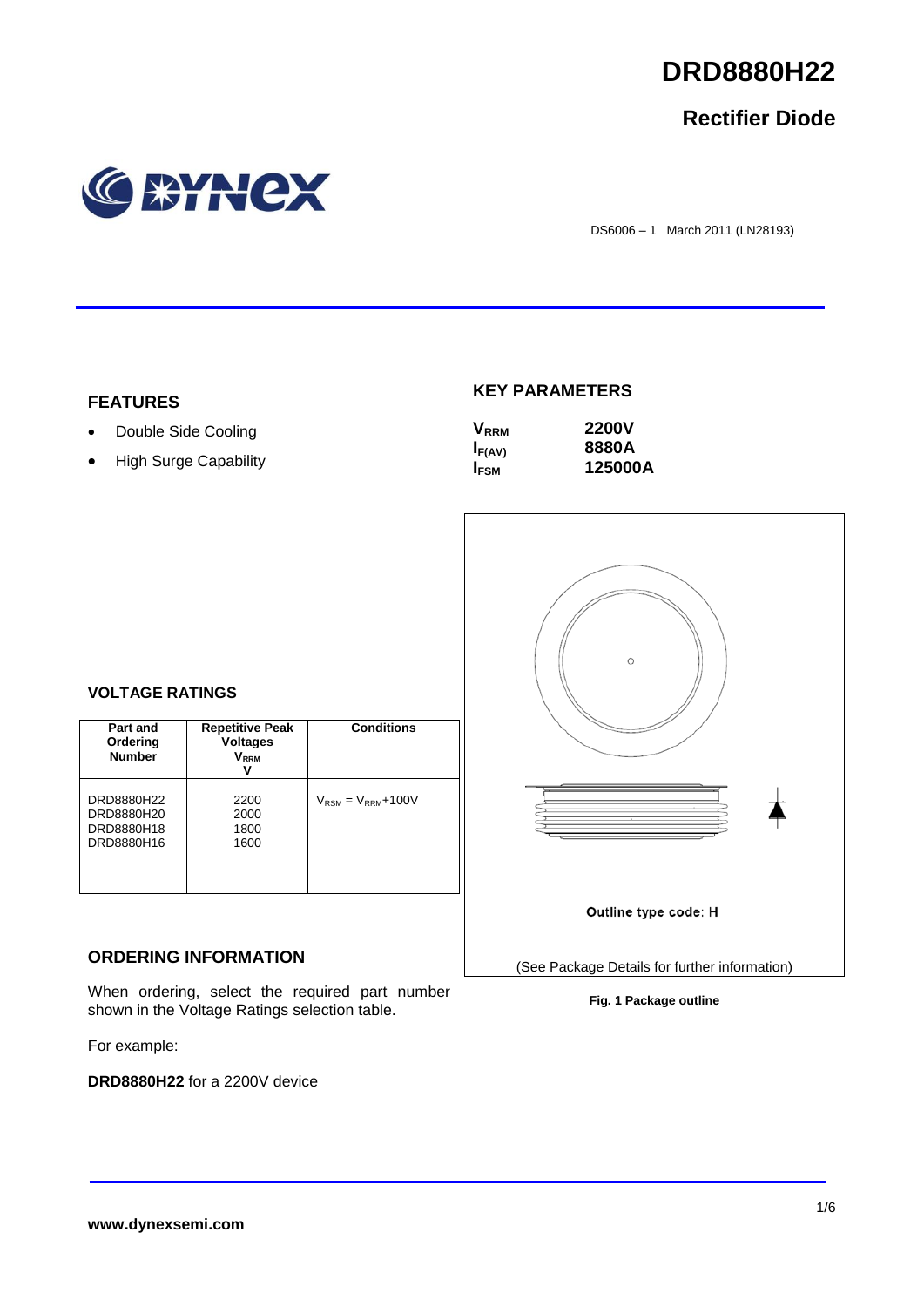

## **CURRENT RATINGS**

**Tcase = 75°C unless stated otherwise**

| Symbol      | <b>Parameter</b>                     | <b>Test Conditions</b>   | Max.  | <b>Units</b> |  |  |
|-------------|--------------------------------------|--------------------------|-------|--------------|--|--|
|             | Double Side Cooled                   |                          |       |              |  |  |
| $I_{F(AV)}$ | Mean forward current                 | Half wave resistive load | 11150 | A            |  |  |
| IF(RMS)     | <b>RMS</b> value                     | $\blacksquare$           | 17510 | A            |  |  |
| IF.         | Continuous (direct) on-state current | $\blacksquare$           | 15770 | A            |  |  |

#### **Tcase = 100°C unless stated otherwise**

| Symbol              | <b>Parameter</b>                     | <b>Test Conditions</b>   | Max.  | <b>Units</b> |  |  |
|---------------------|--------------------------------------|--------------------------|-------|--------------|--|--|
|                     | <b>Double Side Cooled</b>            |                          |       |              |  |  |
| $I_{F(AV)}$         | Mean forward current                 | Half wave resistive load | 8880  | Α            |  |  |
| I <sub>F(RMS)</sub> | <b>RMS</b> value                     | $\overline{\phantom{0}}$ | 13940 | A            |  |  |
| IF                  | Continuous (direct) on-state current | ۰                        | 12560 | A            |  |  |

## **SURGE RATINGS**

| Symbol      | <b>Parameter</b>                        | <b>Test Conditions</b>                            | Max.  | <b>Units</b>      |
|-------------|-----------------------------------------|---------------------------------------------------|-------|-------------------|
| <b>IFSM</b> | Surge (non-repetitive) on-state current | 10ms half sine, $T_{\text{case}} = 160^{\circ}$ C | 125.0 | kA                |
| $l^2t$      | I <sup>'</sup> t for fusing             | $V_R = 0$                                         | 78.13 | MA <sup>2</sup> s |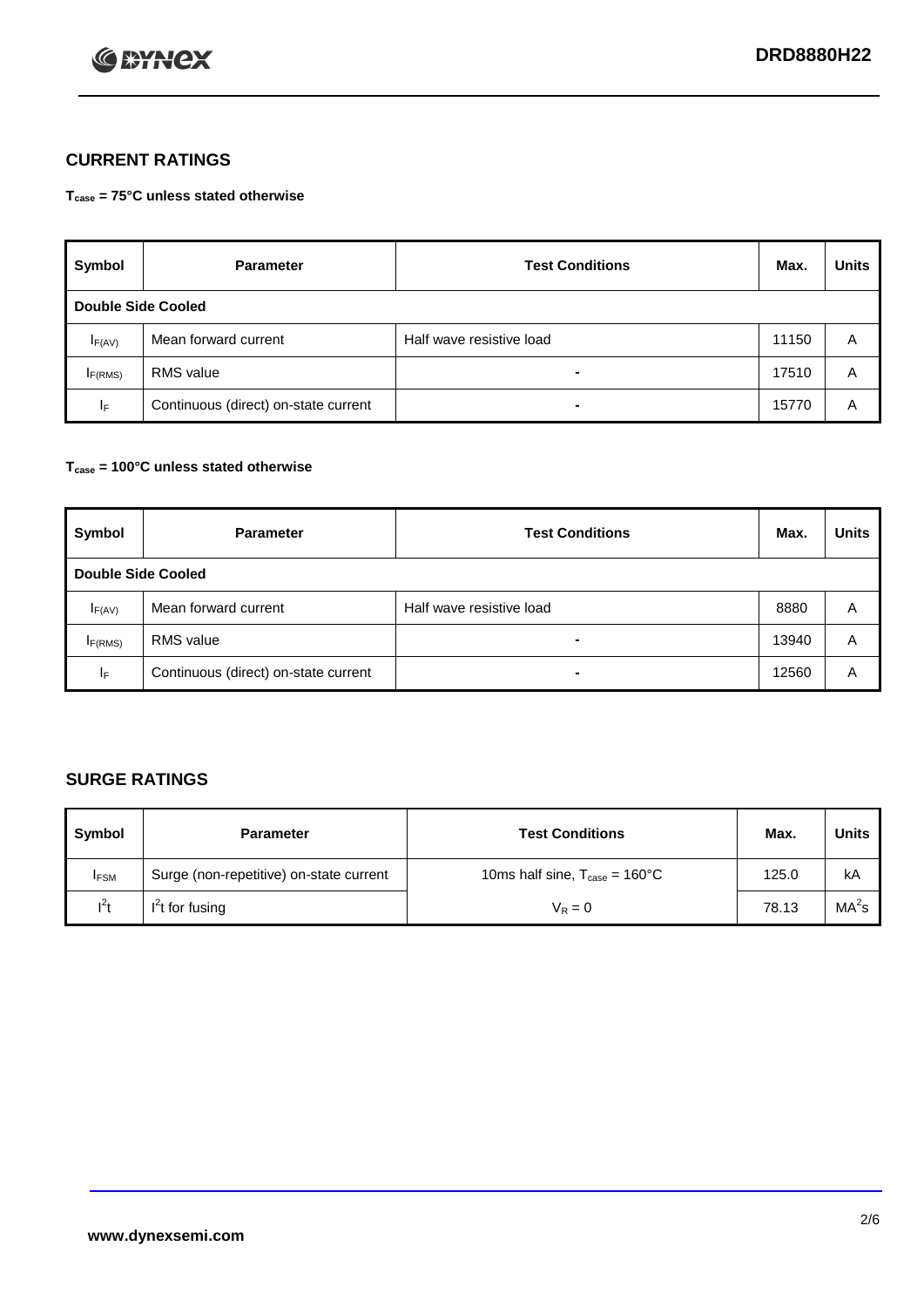## **THERMAL AND MECHANICAL RATINGS**

| Symbol           | <b>Parameter</b>                      | <b>Test Conditions</b>                      |    | Min.  | Max.   | <b>Units</b>  |
|------------------|---------------------------------------|---------------------------------------------|----|-------|--------|---------------|
| $R_{th(j-c)}$    | Thermal resistance - junction to case | Double side cooled                          | DC |       | 0.004  | °C∕W          |
| $R_{th(c-h)}$    | Thermal resistance – case to heatsink | Double side cooled                          | DC |       | 0.0008 | $\degree$ C/W |
| $T_{\rm vj}$     | Virtual junction temperature          | Blocking V <sub>DRM</sub> / <sub>VRRM</sub> |    | -40   | 160    | °C            |
| $T_{\text{stg}}$ | Storage temperature range             |                                             |    | $-40$ | 160    | °C            |
| $F_m$            | Clamping force                        |                                             |    | 110   | 130    | kN            |

## **CHARACTERISTICS**

| Symbol                   | <b>Parameter</b>     | <b>Test Conditions</b>                          | Min.           | Max.  | <b>Units</b> |
|--------------------------|----------------------|-------------------------------------------------|----------------|-------|--------------|
| $\mathsf{V}_\mathsf{FM}$ | Forward voltage      | At 6000A peak, $T_{\text{case}} = 160^{\circ}C$ |                | 0.98  | V            |
| <b>I</b> <sub>RM</sub>   | Peak reverse current | At $V_{DRM}$ , $T_{case} = 160^{\circ}C$        | ۰              | 600   | mA           |
| $Q_{\rm S}$              | Total stored charge  | $I_F = 4000A$ , dl <sub>RR</sub> /dt = 10A/us   | $\blacksquare$ | 8000  | μC           |
|                          | Threshold voltage    | $T_{\text{case}} = 160^{\circ}$ C. $V_R = 100V$ | $\blacksquare$ | 0.77  | V            |
| V <sub>TO</sub>          |                      | At $T_{vi}$ = 160 $^{\circ}$ C                  |                |       |              |
| $r_{\text{T}}$           | Slope resistance     | At $T_{vi} = 160^{\circ}$ C                     | ۰              | 0.035 | $m\Omega$    |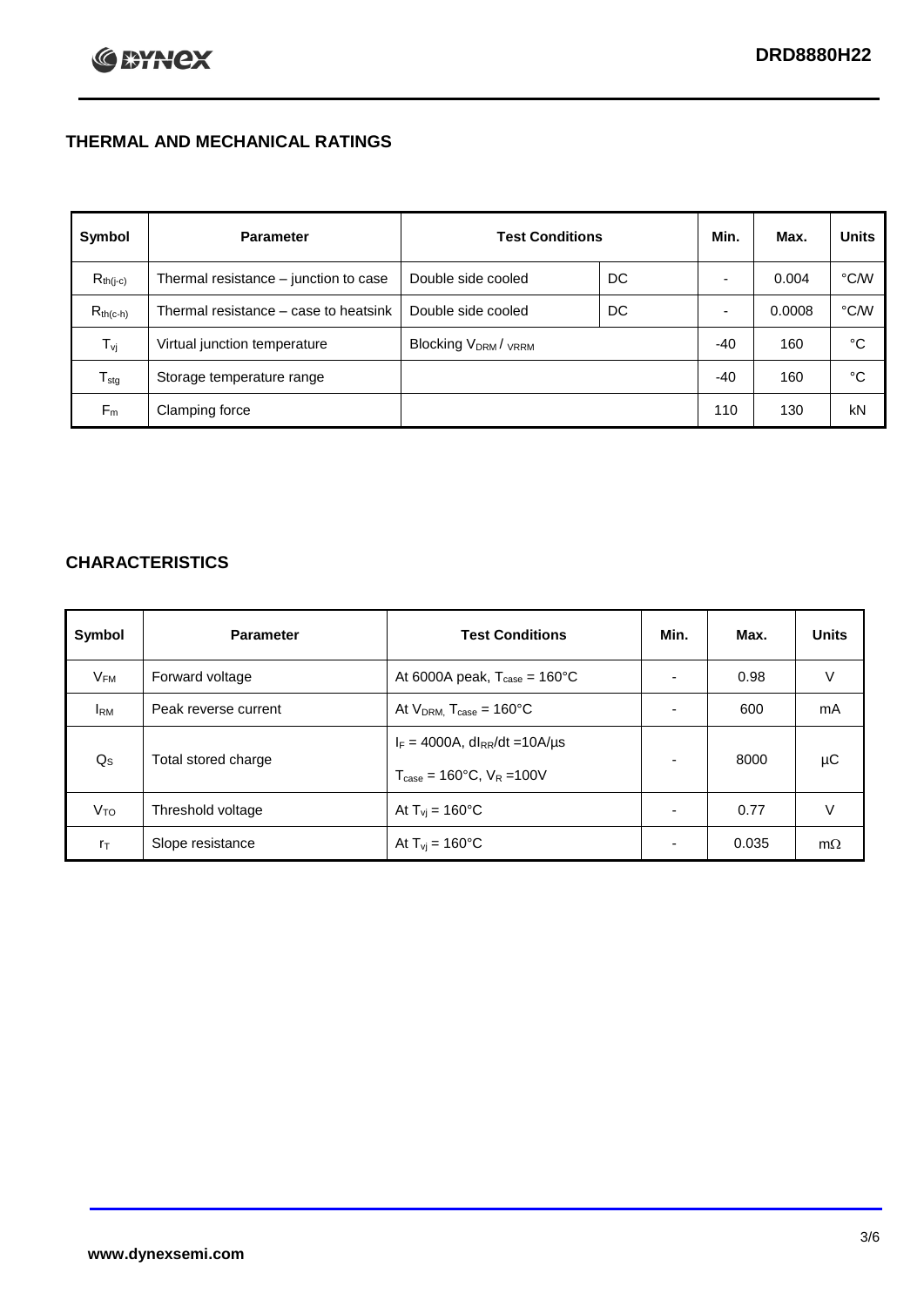

### **CURVES**



#### **Fig.2 Maximum forward characteristics Fig.3 Dissipation curves**



**junction to case**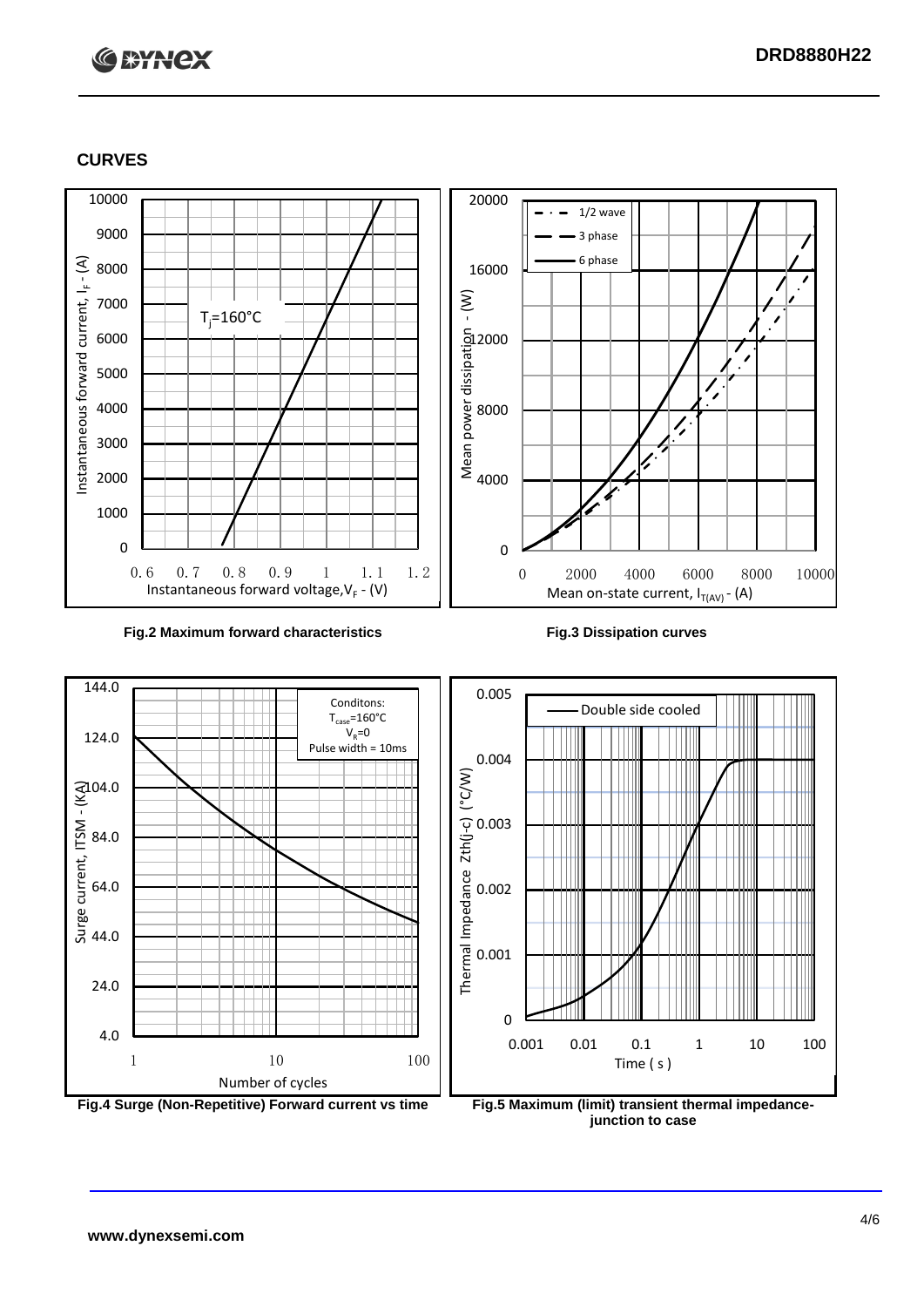

## **PACKAGE DETAILS**

For further package information, please contact Customer Services. All dimensions in mm, unless stated otherwise. DO NOT SCALE.



## **Note:**

Some packages may be supplied with gate and or tags.